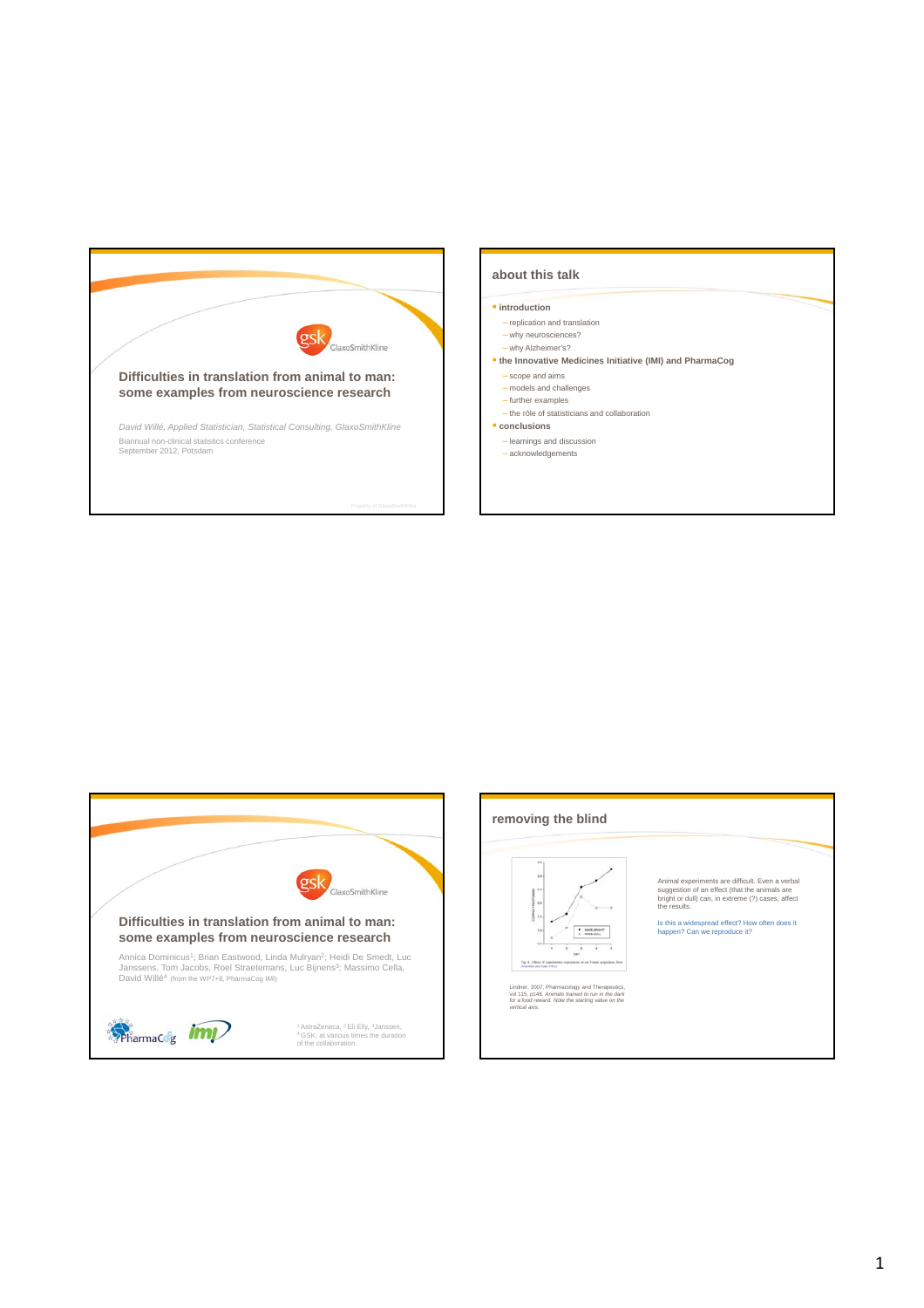

# **Alzheimer's disease (AD)**

- a widespread neurodegenerative disease leading to cognitive impairment, difficulty with memory and progressive brain atrophy
- the most common form of dementia (approximately 36 million worldwide, 2010) set to rise to 115 million by 2050
- **diagnosis difficult and the disease is not fully understood. No single theory but** may be related to beta-amyloid plaques or tau protein tangle formation within the brain
- not clear when the disease starts. May have developed it over many years before symptoms first show
- an area of unmet medical need. No cure but some symptomatic treatments available

# **challenges for medical research**

- **n** many studies fail on efficacy in phase three clinical studies **cognition is very human and difficult to mirror in animals. How**
- do animals think? some lab animals (e.g. mice) don't get it at all so many models have to be *constructed*
- how predictive are animal models?

What can we do: by-pass animals<br>altogether? More *in vitro* and *ex-vivo*<br>experiments? Improve the basic science?<br>Move into research in something else?

**Many challenges and many options. Too much for a single organisation?**

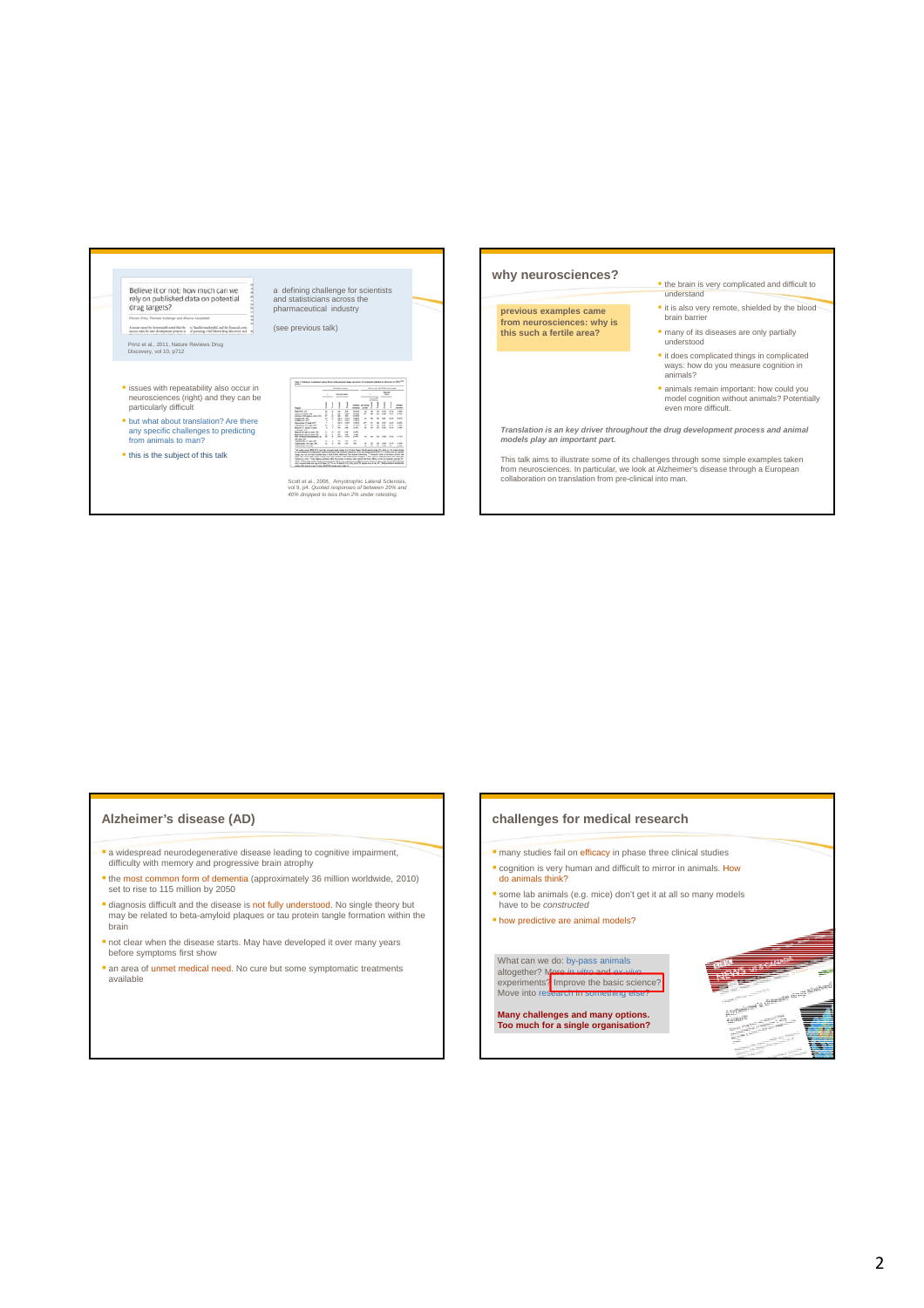

- 
- 
- 
- and required to share data and results publicly after completion. Formal leadership, formal controls and external review.

# **and PharmaCog IMI** a consortium of 30 partners across industry and universities

- to improve the prediction of pre-clinical models in Alzheimer's research
- a budget of €27.7 million over 5 years. Currently half way into the project's duration
- lead partner is GSK assisted by the University of Lille

Includes dedicated work packages to support PK/PD and statistics with up to\* 8 industrial statisticians to provide technical support and guidance. But what does the project actually do?

\* effective FTE much less: between 1 and 2



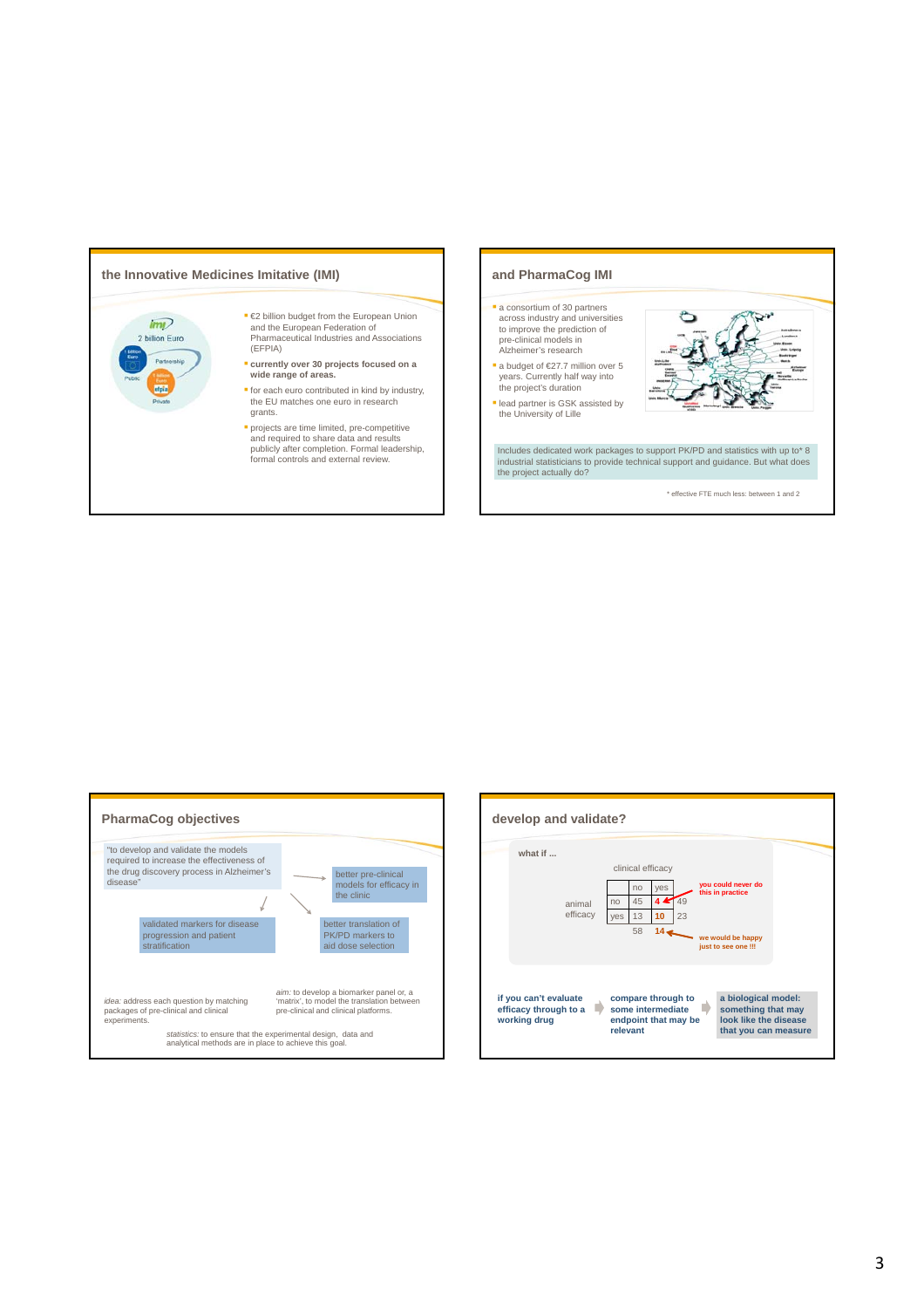### **example IMI area: challenge models** can't test for Alzheimer's directly so create conditions associated with the disease apply treatment to try to reverse them challenges may be chemical or physical (acetylcholine inhibitors) or physical (e.g. TMS) look for models which can be applied and tested clinically and in pre-clinical species. A non-trivial task. **Risk of face validity!** Provides a test for translation *conditional* on the biological model. *If the biological model is correct, agreement suggests good prediction of efficacy into clinical trials. Negative results mean when may have to look at our experimental models again.*  This is a widespread idea. Transgenic animals<br>are often engineered to express genes which<br>we think are important for our disease. These<br>too are biological models but make it possible<br>to study many disease that otherwise wo (beware of the small print!)

# **... and many more**

- $\blacksquare$  other experiments and platforms include
- EEG and MRI imaging (including effects of challenges, drugs and beta-amyloid load) – electrophysiology
- healthy and MCI (potential 'pre-Alzheimer') populations
- PK/PD modelling (a key translational framework, focus of our sister pharmacology work package)
- cognitive and behavioural tests (e.g. picture recognition and CANTAB in man, novel object recognition and others in animals)
- various different animal species and transgenic strains
- specialised biochemical endpoints



Underlying questions are scientific but are motivated by a wish for a more model based approach to translation.

**A strong overlap with statistics: an area to which we can contribute.** 

# **the rôle of the statistician**

- **traditional support**
	- help with experiment design and analysis

**further example: equivalent responses?**

Need to standardise and validate protocols. Are the studies sufficiently powered? Can we replicate them between sites? What are the best ways to analyse and compare their results?

**Beware of face validity!** Are different experiments actually measuring the same thing? Do<br>animals and humans approach the same tasks in the same way with the same cognitive<br>techniques and parts of their brain? By collecti we hope to better understand these questions and hence the relevance of our models of

**both humans and animals interact** naturally with touch screens makes it much easier to devise tasks similar between animals and

and area of on-going research

man

translation.

- ensure that results are repeatable and representative
- try to raise standards of reporting and analysis across all the partners in the<br>consortium. Scientists have a very diverse range of backgrounds and approaches.<br>Support typically limited by resource to providing guidance ra support.

### **translational support**

- help align experiments to quantify translation and points
- discuss and formalise ideas motivating translation
- $-$  ensure that all the data is in place and usable to for a multiplatform analysis  $*$
- develop quantitative models and methods to validate the potential of the biological models for translation into clinical studies. This was the original motivation for this collaboration!

\* data management, synchronising results across 30 partners, represents a major challenge for studies of this type.